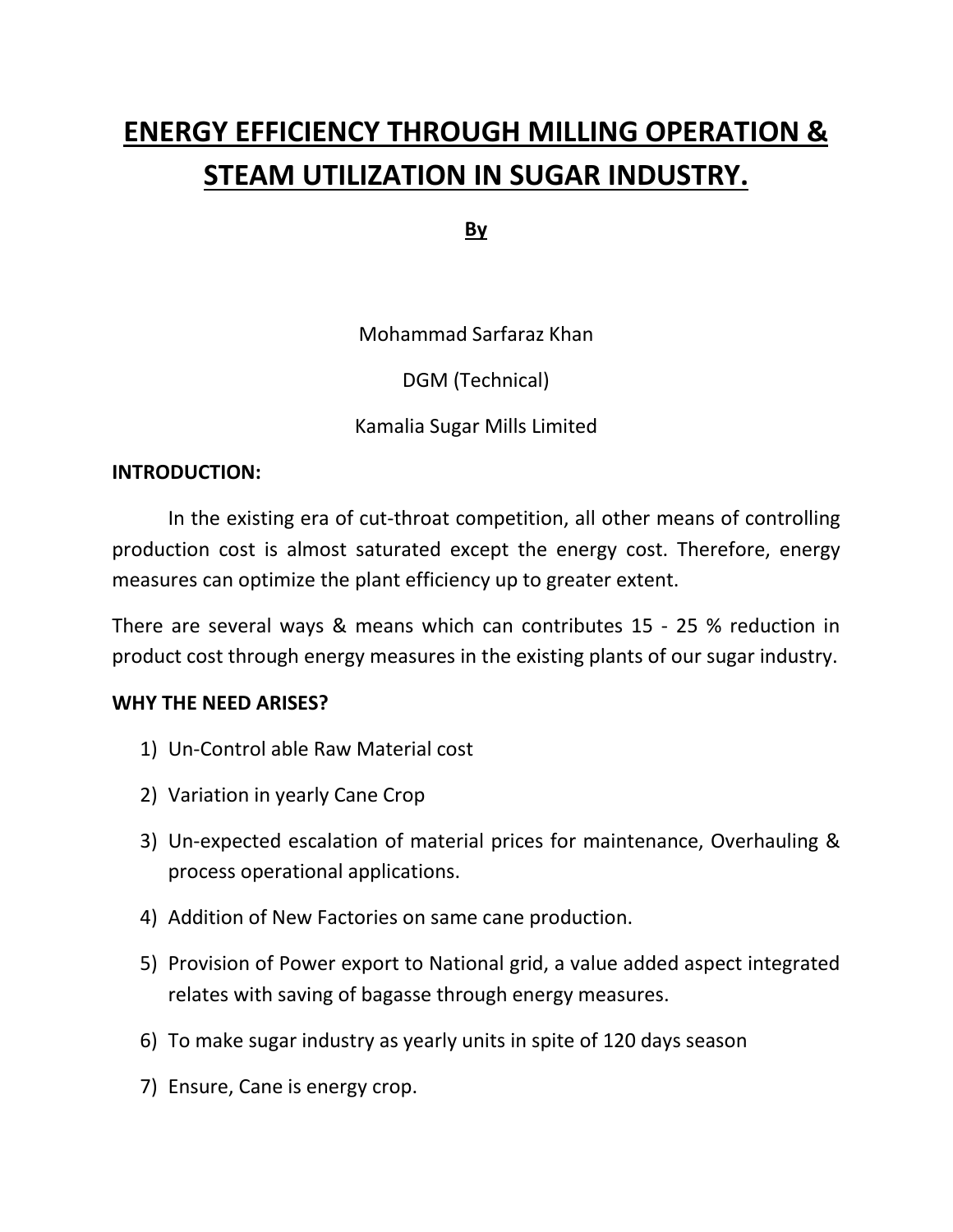#### **FOCUSING AREAS:**

- **⊙** Cane Handling & Preparation
- Milling Operation
- Imbibition Limitation
- **■** Steam Utilization
- Control & Measures

#### **CANE HANDLING & PREPARATION**

Course heterogeneous cane preparation requires higher pressure in the mill to break the unbroken juice cells. It will require higher mill speed due to lower bulk density. This will increase the re-absorption, power requirement & ultimately affecting the mill extraction.

Therefore, disciplined cane unloading in to the carrier having deep rectangular cross section will results in better bulk density of cane. This will allow to run carrier at low speed ultimately improve cane preparation and ensure reduction in power consumption of preparatory devices. Currently, installations classified are,

- 1. Unit Cutter plus shredder
- 2. Multi cutter plus shredder
- 3. Multi cutters plus Unigrator
- 4. Unit cutter plus Fibrizer
- 5. Fibrizer

#### **POWER ASSESSMENT**

Installed Power ranges 80 – 100 KW/TFH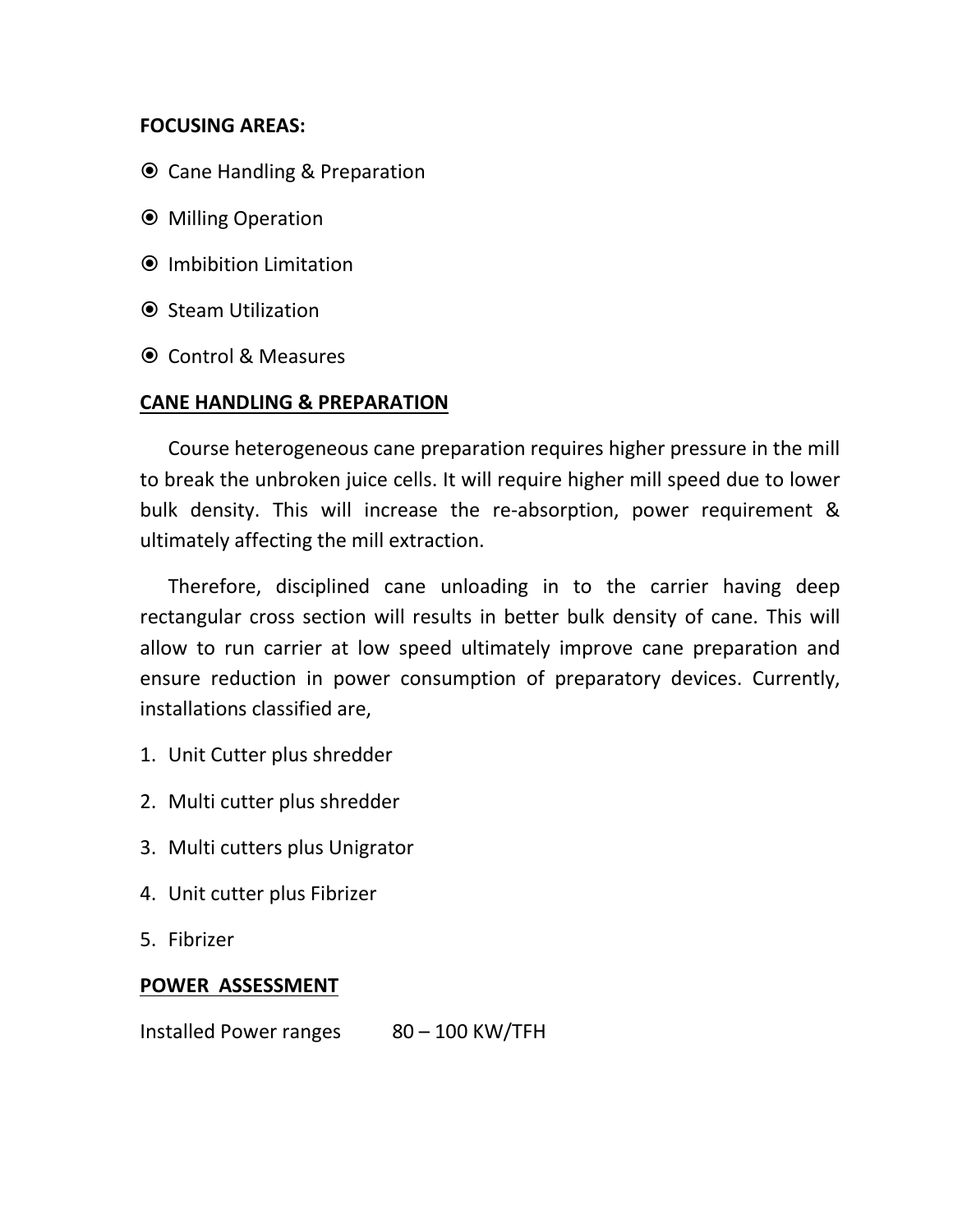Power consumption  $55 - 75$  % of installed capacity (For normal & peak demands)

Conventional cutter plus shredder power consumption in ratio of 46 : 54 respectively.

A n analysis is followed reflects the relation between Power & Cane Preparation Index and subsequent assessment that how much power beneficent to attains CPI.

## **COMPARISON OF CANE PREPARATION INDEX V/S POWER CONSUMPTION (BENCH MARK):**

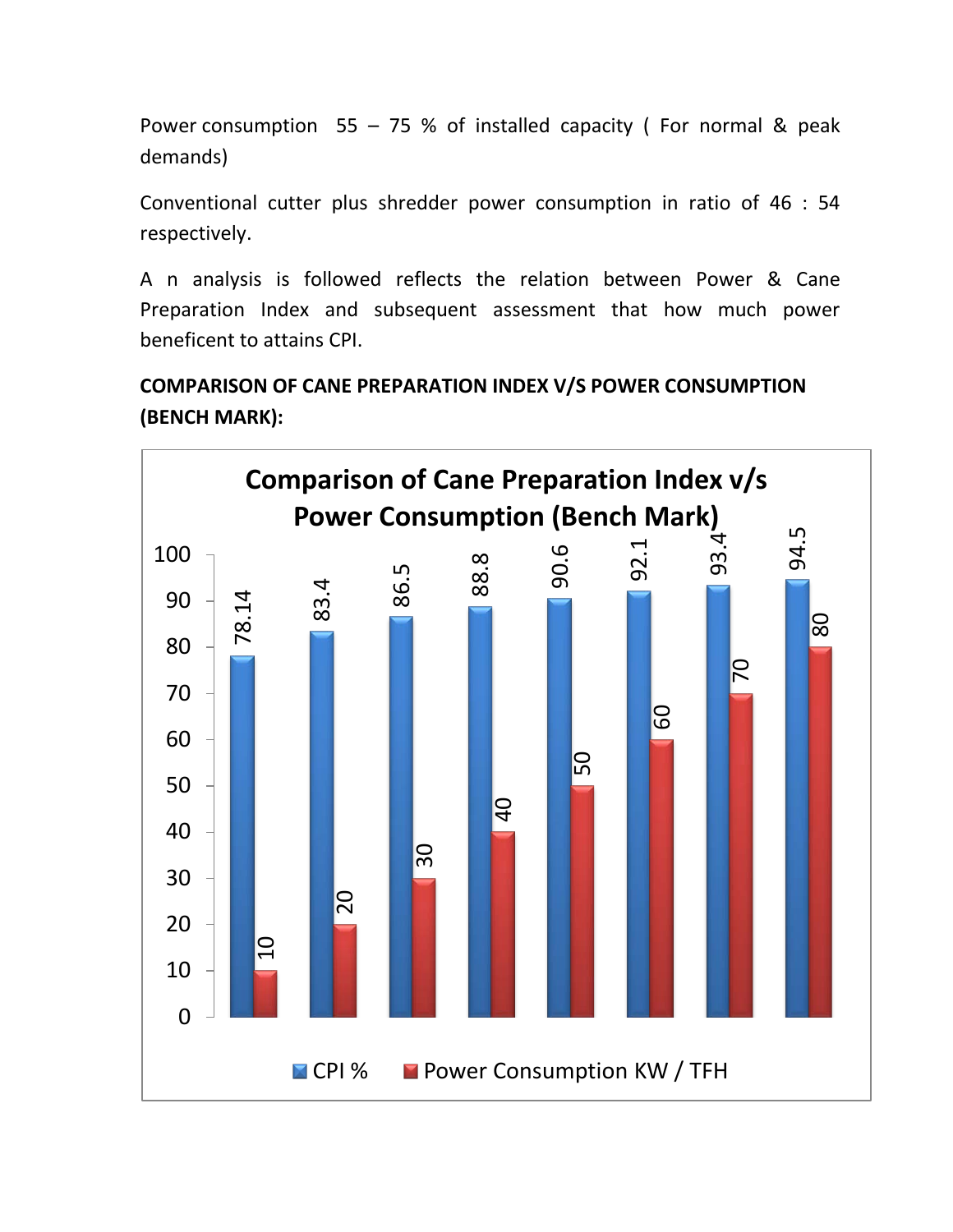## **ASSESSMENT OF ENERGY CONSUMPTION WITH HAMMERS PROFILE (COMPARATIVE FIGURES OF UNIT STEAM CONSUMPTION IN KG / KWH):**

- New hammers 15.0
- Slight used hammer 16.0
- Excessive worn Hammer 16.8
- Variation at 16.8 (10.7 %)
- Note : (Entire values of Steam Consumption based on Fibrizer analysis of 240 Tons/Hr capacity with 108 hammers each of 20 kg @ 950 RPM driven through 2 MW Prime Mover)
- (Heat Energy Evaluation Method)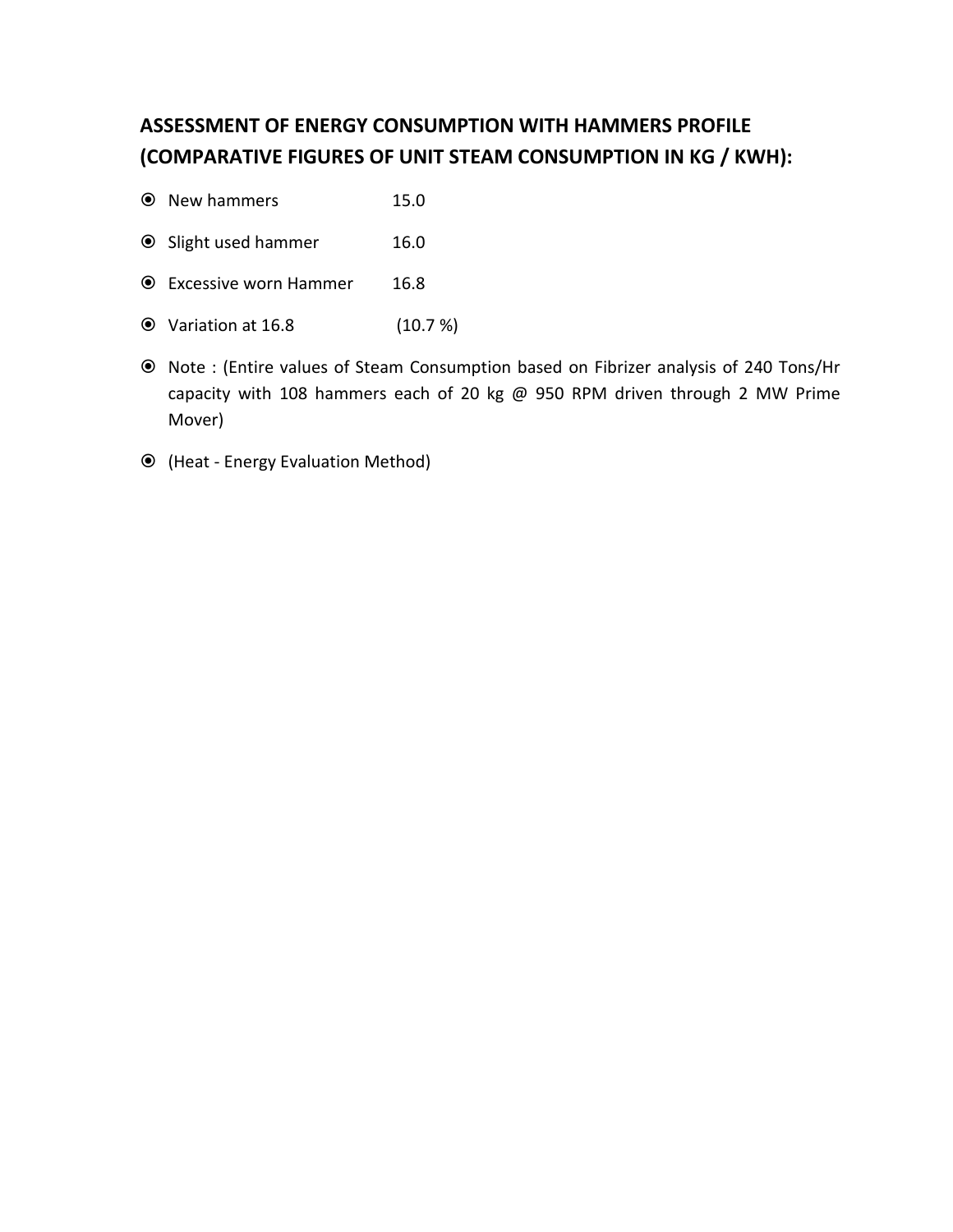

**ASSESSMENT OF ENERGY CONSUMPTION WITH HAMMERS PROFILE (COMPARATIVE FIGURES OF UNIT STEAM CONSUMPTION IN KG / KWH):**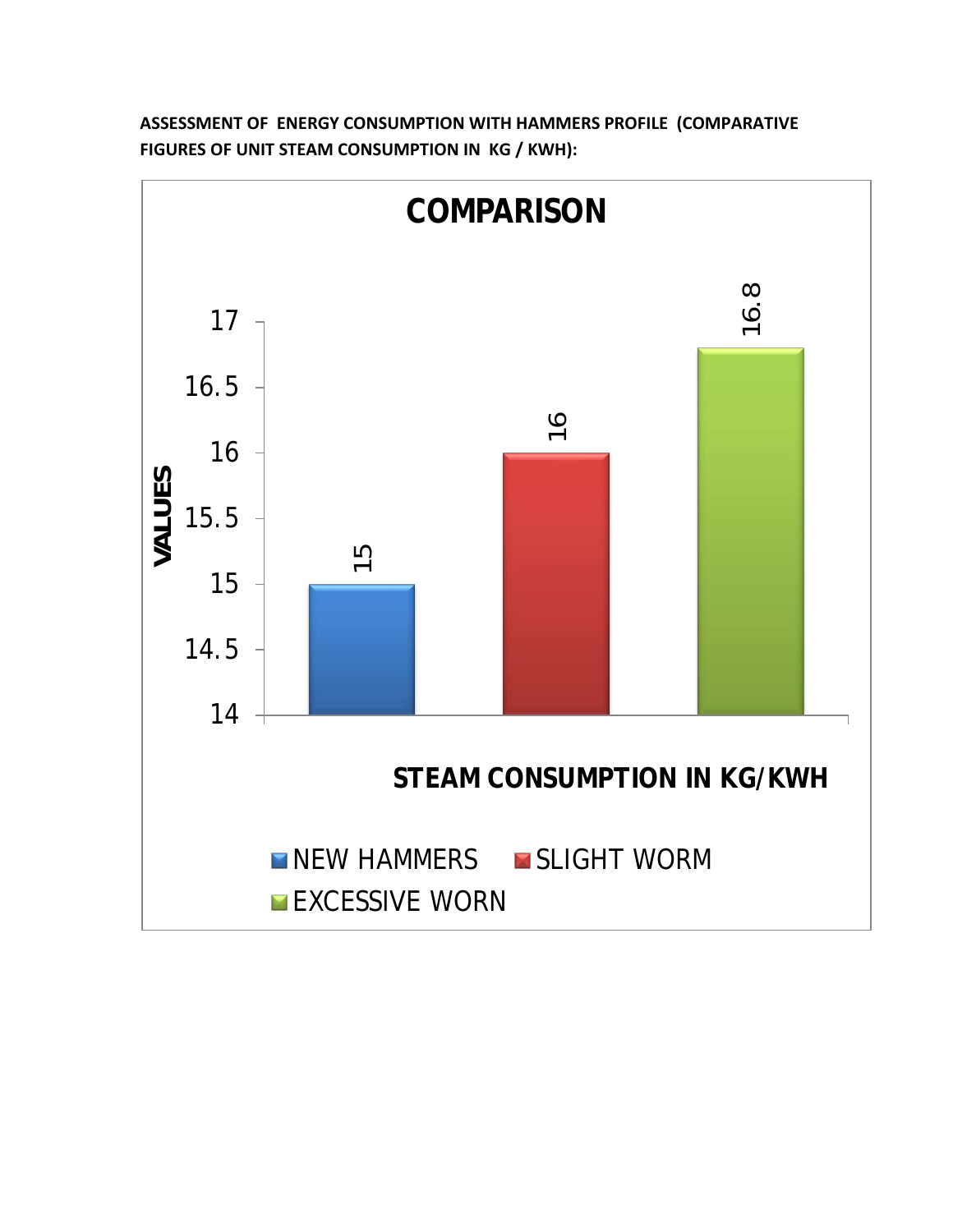## **MOMENTUM ENHANCEMENT:**

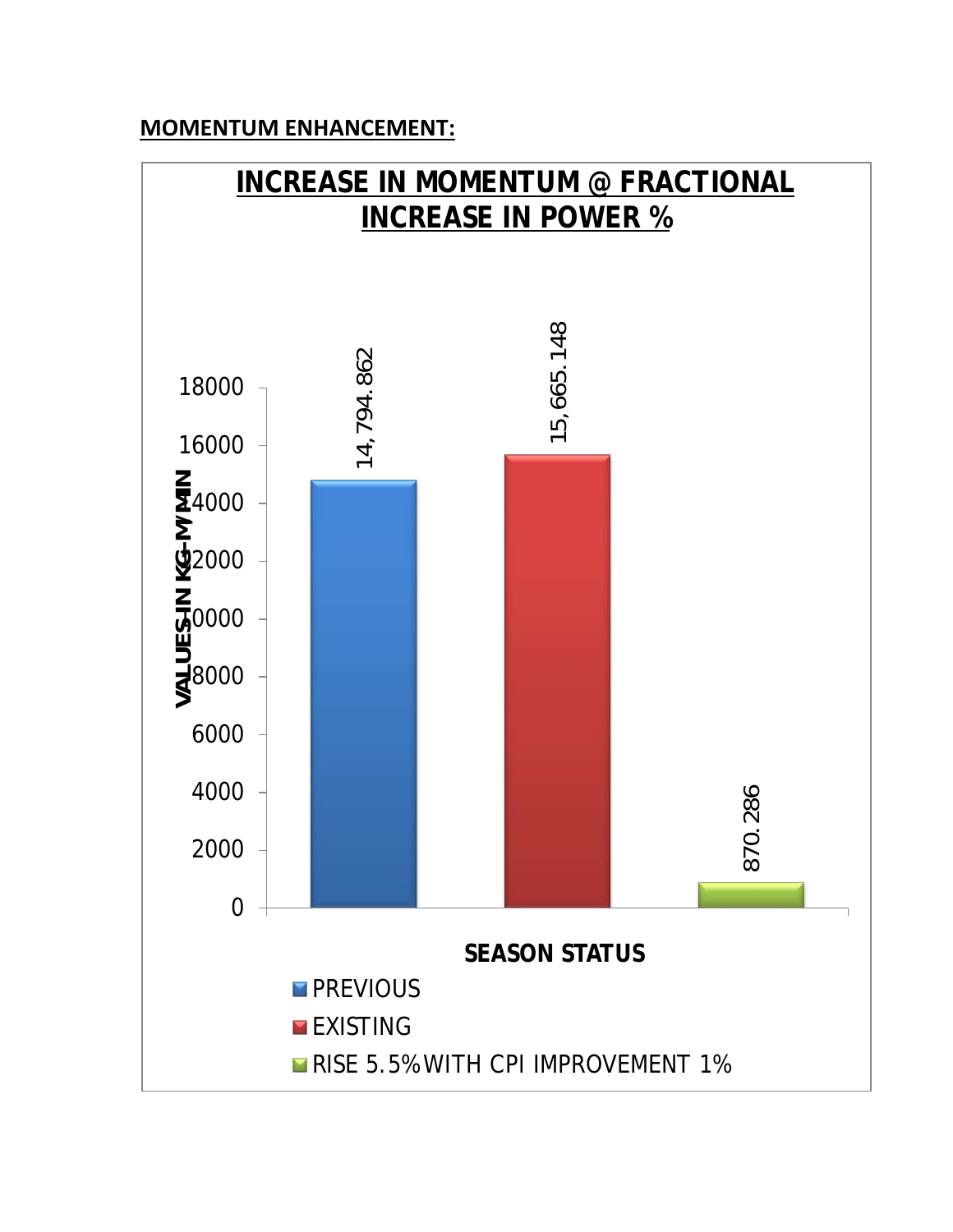#### **MILLING OPERATIONS:**

- Milling is massive contributor for power consumption in sugar plants. Capacity utilization is the key of energy saving in sugar plants in the existing scenario.
- Power can be justifies at milling station as follows,
- $\odot$  Installed Power for mill (A) (18 23 KW/TFH)
- Normal Power utilization A x 65%
- $\odot$  Peak Power utilization A x 69 71% maximum
- Normally, the power consumption exceeds 4 5% with respect to 25% acceleration in crushing rate.
- An analysis regarding capacity / under capacity utilization reflects the energy consumption in next slide.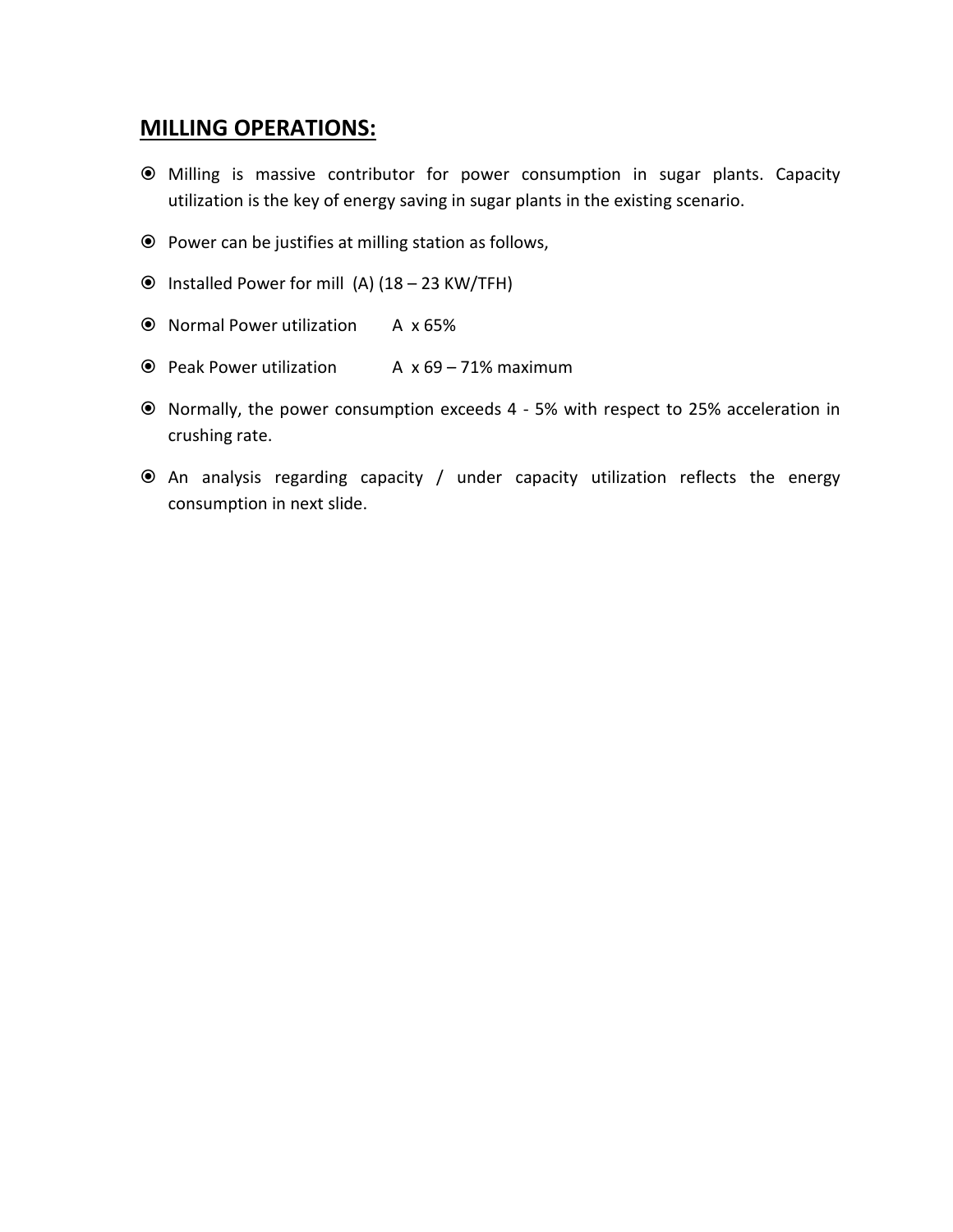## **MILLING OPERATIONS:**

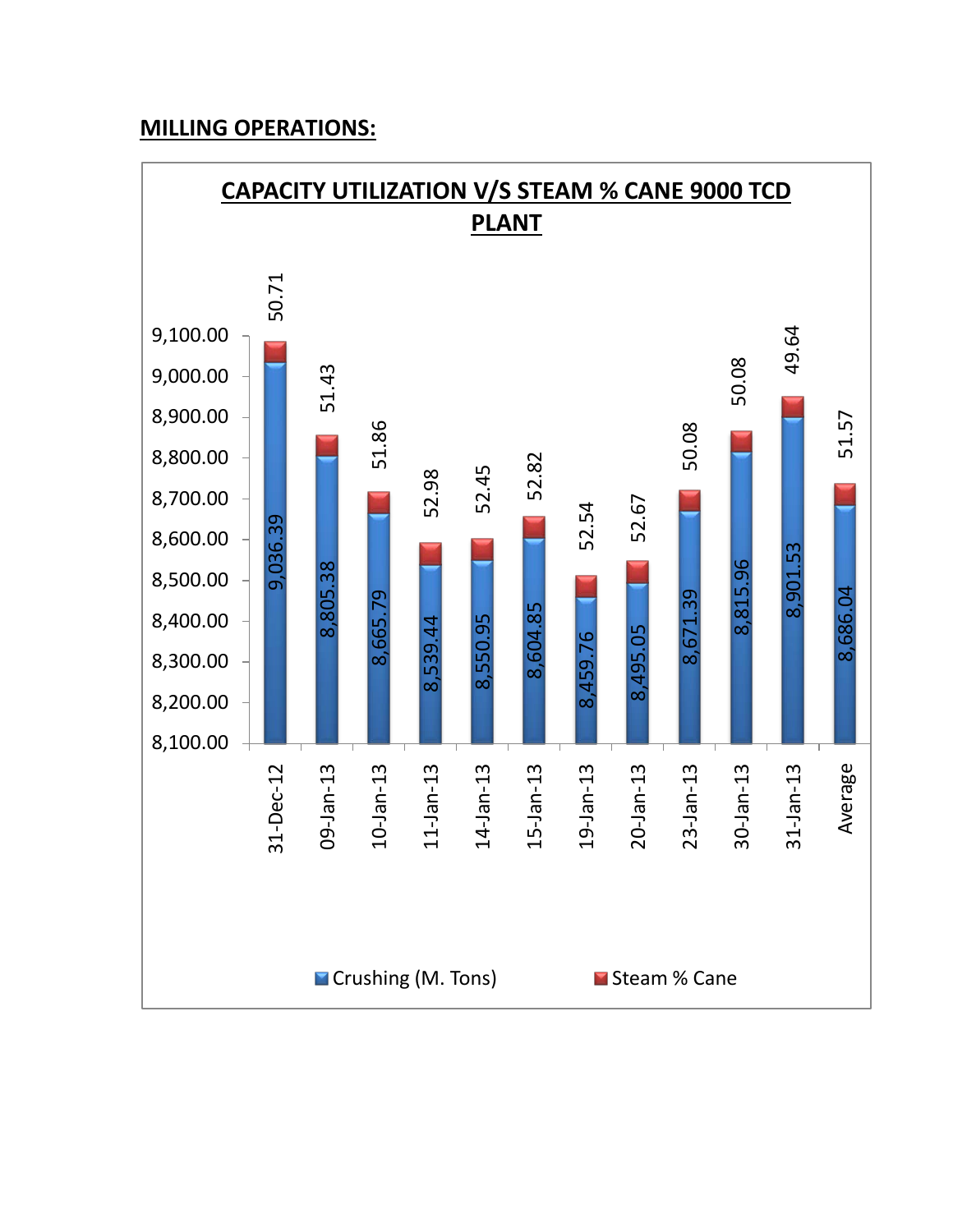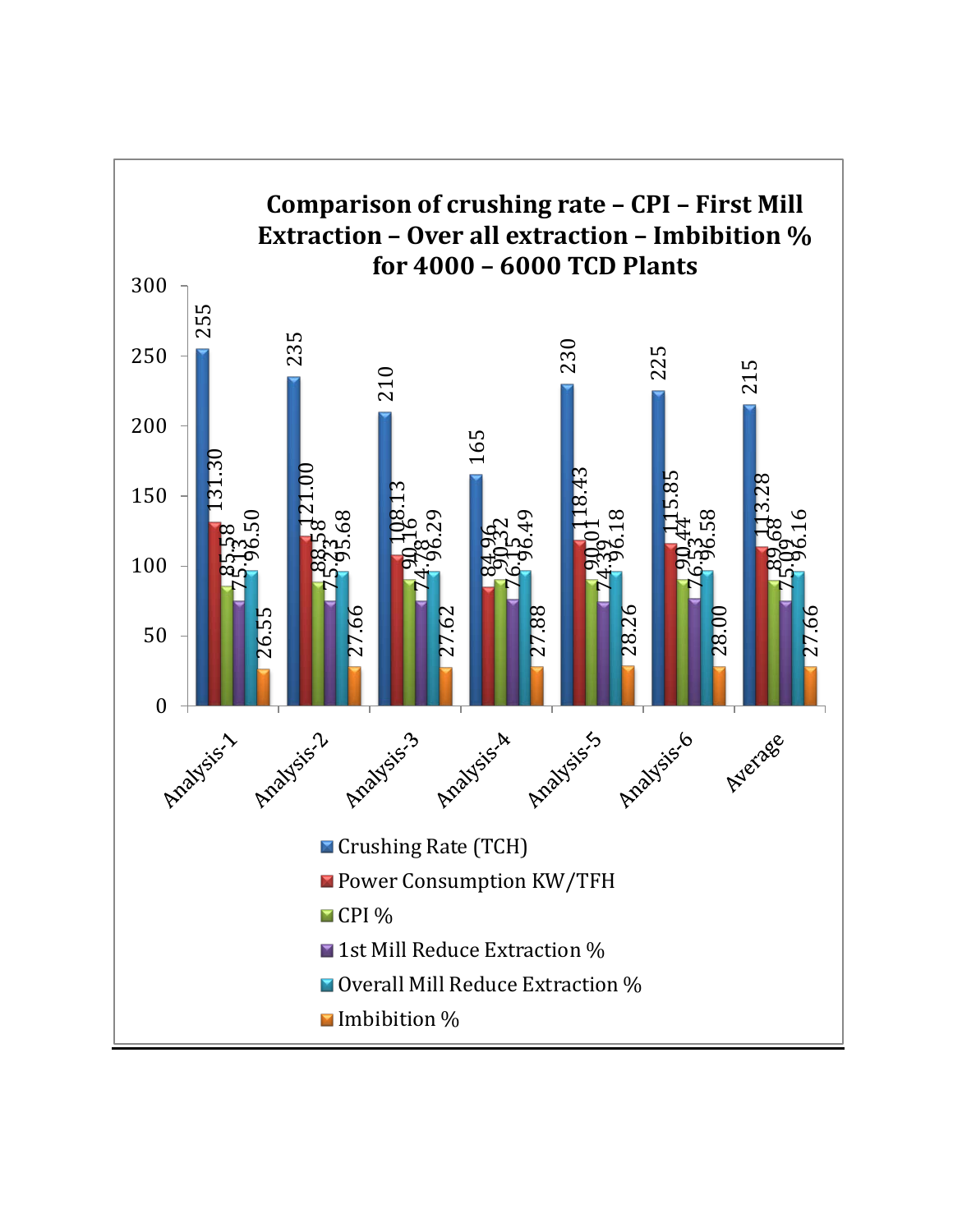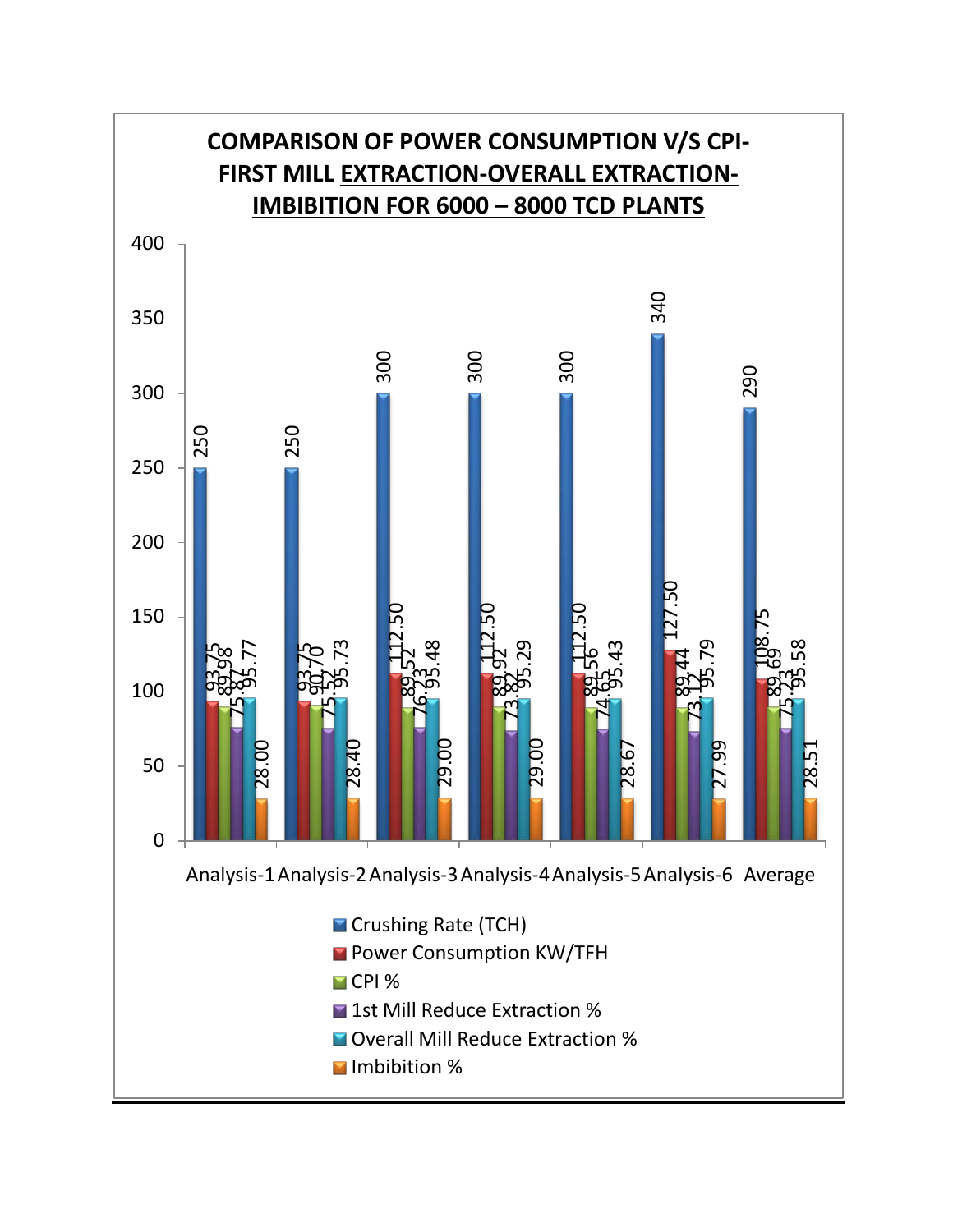#### **HYDRAULIC LOADS:**

- The power consumption in the mill is directly proportional to the applied hydraulic load. However, application of lotus roller, a value aspect use along with deep messchaert grooves facilitate the juice drainage to greater extent with extraction rise of 0.2 – 0.3 %.
- However, this activity use to facilitate drainage significantly. This design aspect, use to reduce hydraulic load from 20 – 25% on conventional arrangements. While, subsequent reduce power consumption on prime movers.

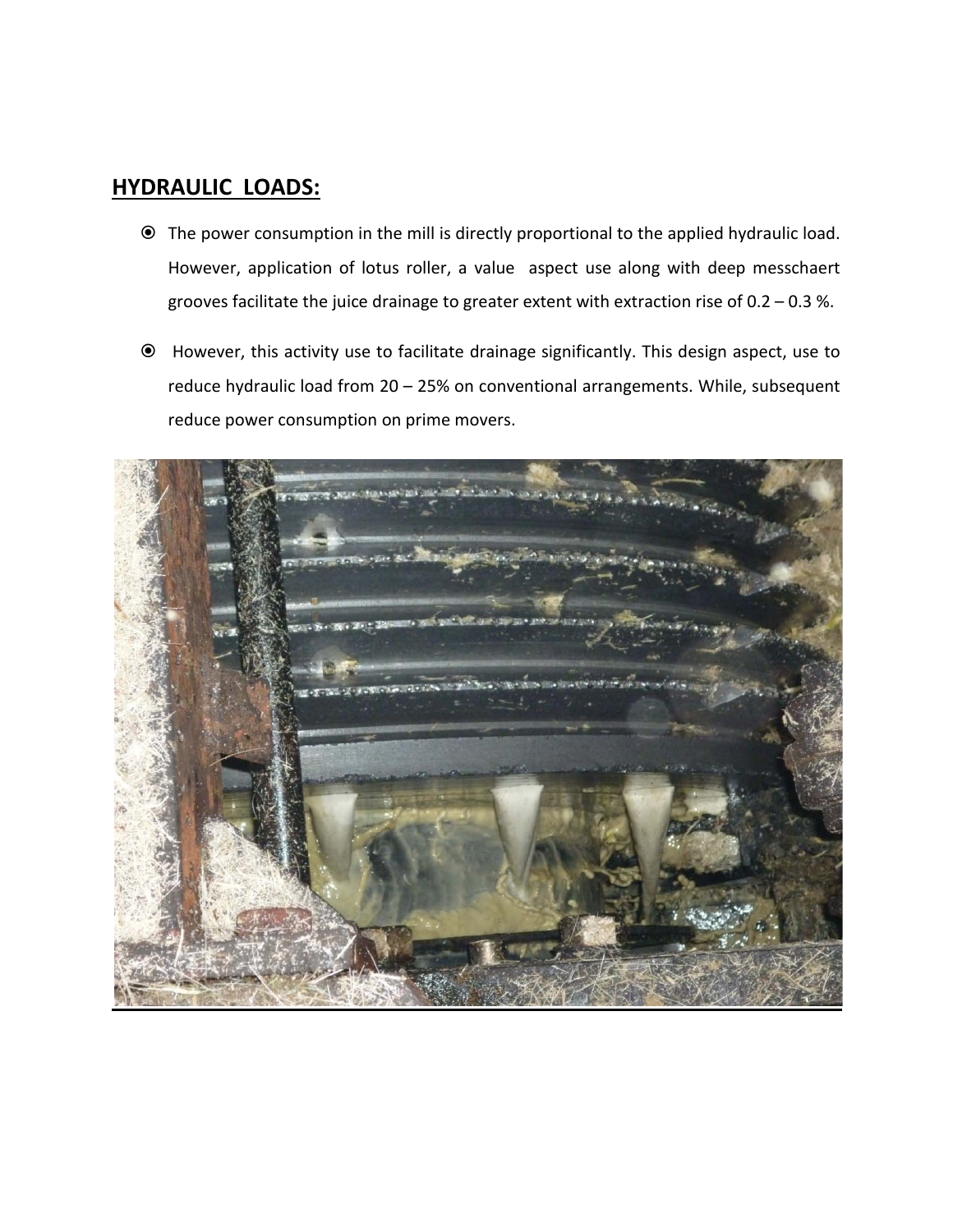## s**MILL OPENING & SPEEDS:**

- The power consumption is proportional to the square root of specific opening.
- Power consumption is directly proportional to mill speeds. Lower mill speeds reduce the coefficient of friction of bagasse with roller surface for better feed ability and reduce the reabsorption which ultimately reduce the power consumption.
- Other tangible aspects lower speed reduce the roller wear & oil consumption in bearings too.

## **APPLICATION OF 2 ROLLER MILL:**

- 1. First Mill extraction up to 75 % achievable
- 2. Power requirement 30 40 % reduce from conventional Mill
- 3. Elimination of Trash Plate resulted significant reduction in power consumption. However around 30 - 40% Power consumed on trash plate in a conventional mill.
- 4. Application of VFD' S with Electric Motors also contributes 20 30 % power reduction.
- 5. Induction of RLD (Re-absorption limit device) in a mill to improve efficiency further.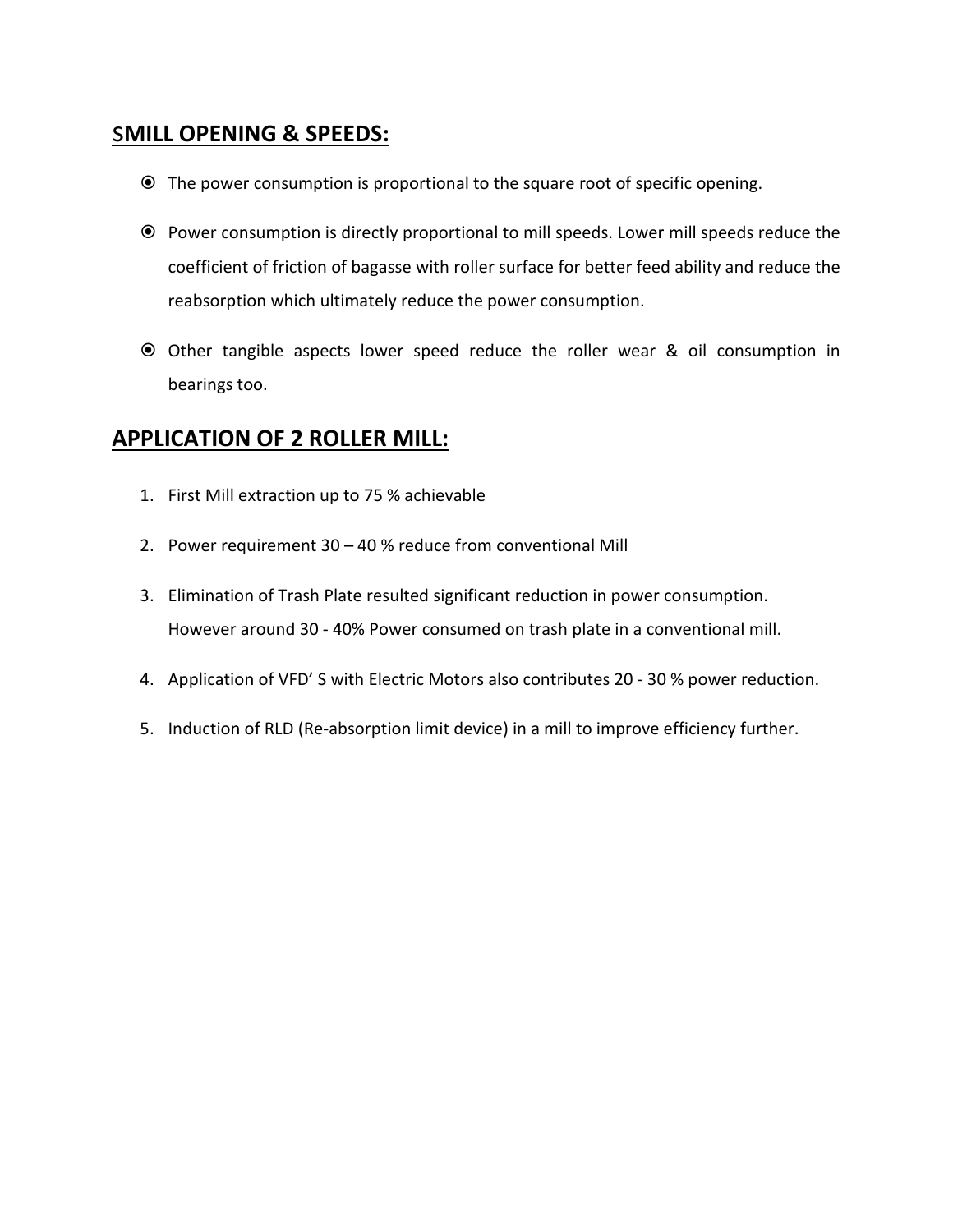| Comparison of Conventional Mill Units of various configuration operating in Pakistan |                                           |                                                               |                                                             |                                                           |                                     |  |  |  |
|--------------------------------------------------------------------------------------|-------------------------------------------|---------------------------------------------------------------|-------------------------------------------------------------|-----------------------------------------------------------|-------------------------------------|--|--|--|
| Installed/Absorbed Power calculations based on 8000 TCD crush rate @ 14% fibre       |                                           |                                                               |                                                             |                                                           |                                     |  |  |  |
| Mill Type                                                                            | Conventional                              | Conventional                                                  | Conventional                                                | Conventional                                              | (2 Roller<br>Mill)                  |  |  |  |
| <b>Pressure Rollers</b>                                                              | 3                                         | 3                                                             | 3                                                           | 3                                                         | $\overline{2}$                      |  |  |  |
| Additional<br>Roller<br>(Pressure<br>Feeder / Under<br>Feed)                         | 1                                         | $\overline{2}$                                                | 3                                                           | 3                                                         | 1                                   |  |  |  |
| Unit<br>Configuration                                                                | <b>Three Roller</b><br>with<br>under feed | <b>Three Roller</b><br>with<br>Toothed<br>Pressure<br>Feeders | <b>Three Roller</b><br>with grooved<br>M.D.P.F plus<br>U. F | <b>Three Roller</b><br>with grooved<br>HD P.F plus<br>U.F | 2RM                                 |  |  |  |
| Installed                                                                            |                                           |                                                               |                                                             |                                                           |                                     |  |  |  |
| Power(KW/TFH)                                                                        |                                           |                                                               |                                                             |                                                           |                                     |  |  |  |
| *Turbine                                                                             |                                           |                                                               |                                                             |                                                           |                                     |  |  |  |
| driven)                                                                              |                                           |                                                               |                                                             |                                                           |                                     |  |  |  |
| **(Motor-VFD                                                                         |                                           |                                                               |                                                             |                                                           |                                     |  |  |  |
| driven)                                                                              | $18*$                                     | $20*$                                                         | $22*$                                                       | $23*$                                                     | $14**$                              |  |  |  |
| <b>Absorbed Power</b><br>(KW/TFH)                                                    | 13.5                                      | 15                                                            | 16.5                                                        | 17.25                                                     | 10.93                               |  |  |  |
| <b>Absorbed Power</b><br>$\%$<br>With respect to<br>(2RM)                            | 19.03                                     | 27.13                                                         | 33.75                                                       | 36.63                                                     | Comparison<br>(Reference<br>(10.93) |  |  |  |
| Maintenance                                                                          |                                           |                                                               |                                                             |                                                           |                                     |  |  |  |
| Cost                                                                                 | Moderate                                  | High                                                          | High                                                        | High                                                      | Low                                 |  |  |  |
| <b>First Mill</b><br>Extraction(%)<br>Plain/Reduce                                   |                                           | 72.38/75.71                                                   |                                                             |                                                           |                                     |  |  |  |
| <b>Mittal</b>                                                                        | 71.06/74.87                               |                                                               | 70.31/71.87                                                 | 71.00/73.46                                               | 74.14/77.38                         |  |  |  |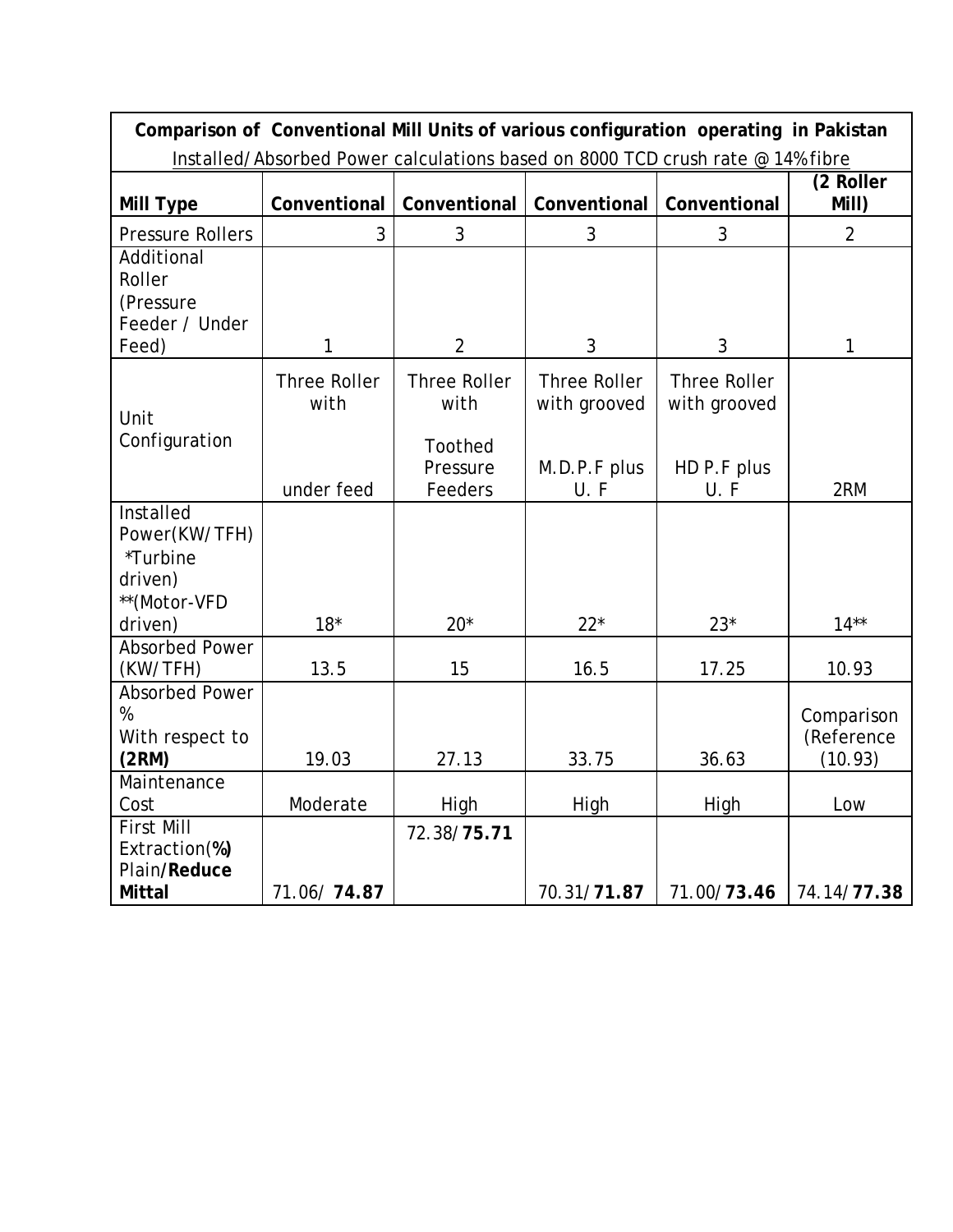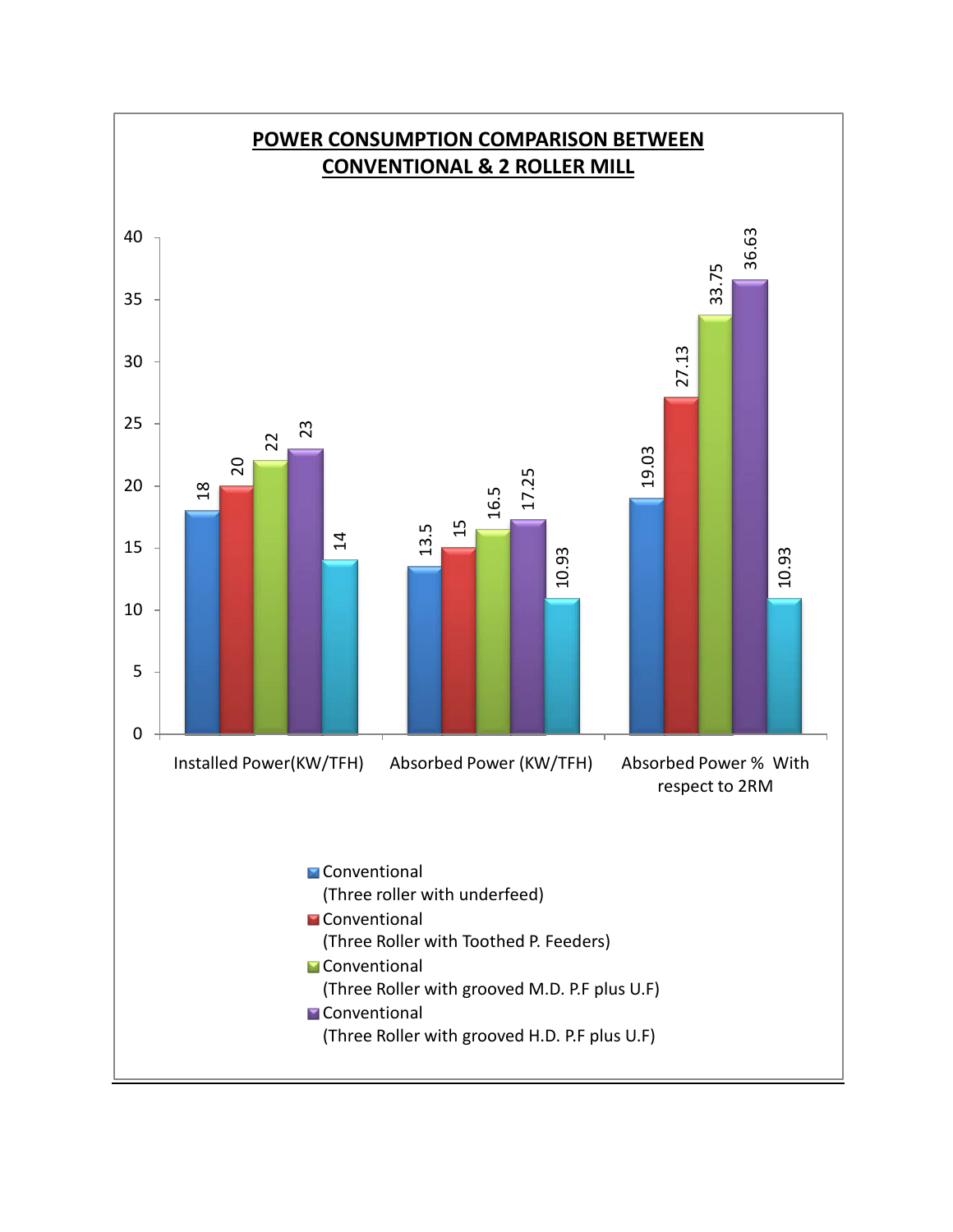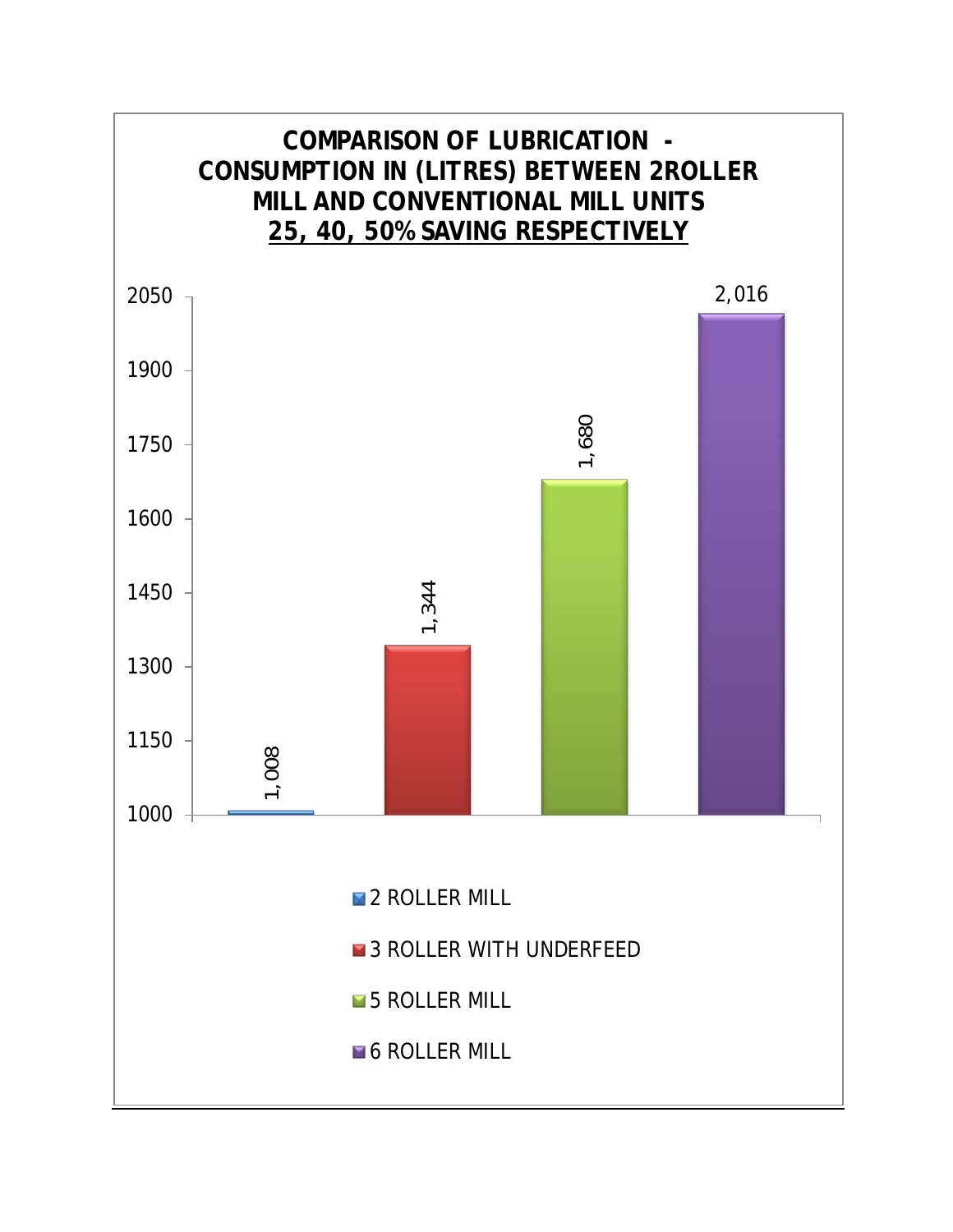### **OPTIMUM IMBIBITION:**

- The main intention of imbibition is to dilute the juice contained in the blanket of bagasse so that, more sugar can be extracted in the next mill.
- When the blanket of bagasse is coming out of the top roll & discharge roll, it comes out in a highly compressed from and hence, as soon as it emerges out, it expands.
- During the expansion, bagasse can absorb water as much as seven times the weight of fiber it contains. During the expansion of bagasse, air enters bagasse.
- Once, air enters and fills all the gaps in the interior of bagasse particles, it is difficult to replace the air by any amount of water, even under high pressure. Therefore, ensuring effective imbibition is most important to reap the benefits of imbibition.
- By & large, quantity & application of imbibition at mill is the most debatable topic amongst professionals. Every person have their own experiences to justify their approach.

But meanwhile saving of bagasse is also great significance as value added commodity regarding co-gen aspect.

## **BASE LINES FOR EFFICIENT STEAM UTILIZATION IN SUGAR PLANTS (ESTIMATIONS):**

|    | 1. Energy Inputs from Bagasse                              | 91.7% |        |
|----|------------------------------------------------------------|-------|--------|
|    | 2. Energy Inputs from way of condensate return             |       | 8.3%   |
|    | 3. Energy recovered in steam of total Energy 64.6%         |       |        |
| 4. | Contributed by de-superheating water                       |       | 0.4 %  |
|    | Total heat available in steam from boilers distributed as; |       |        |
|    | 1. For Process heating, boiling                            | 71.8% |        |
|    | 2. For Prime Movers                                        |       | 6.9%   |
| 3. | Recovered in hot exhaust condensate                        |       | 13.3 % |
|    | 4. Radiation, leakages and Others                          |       | 8 %    |